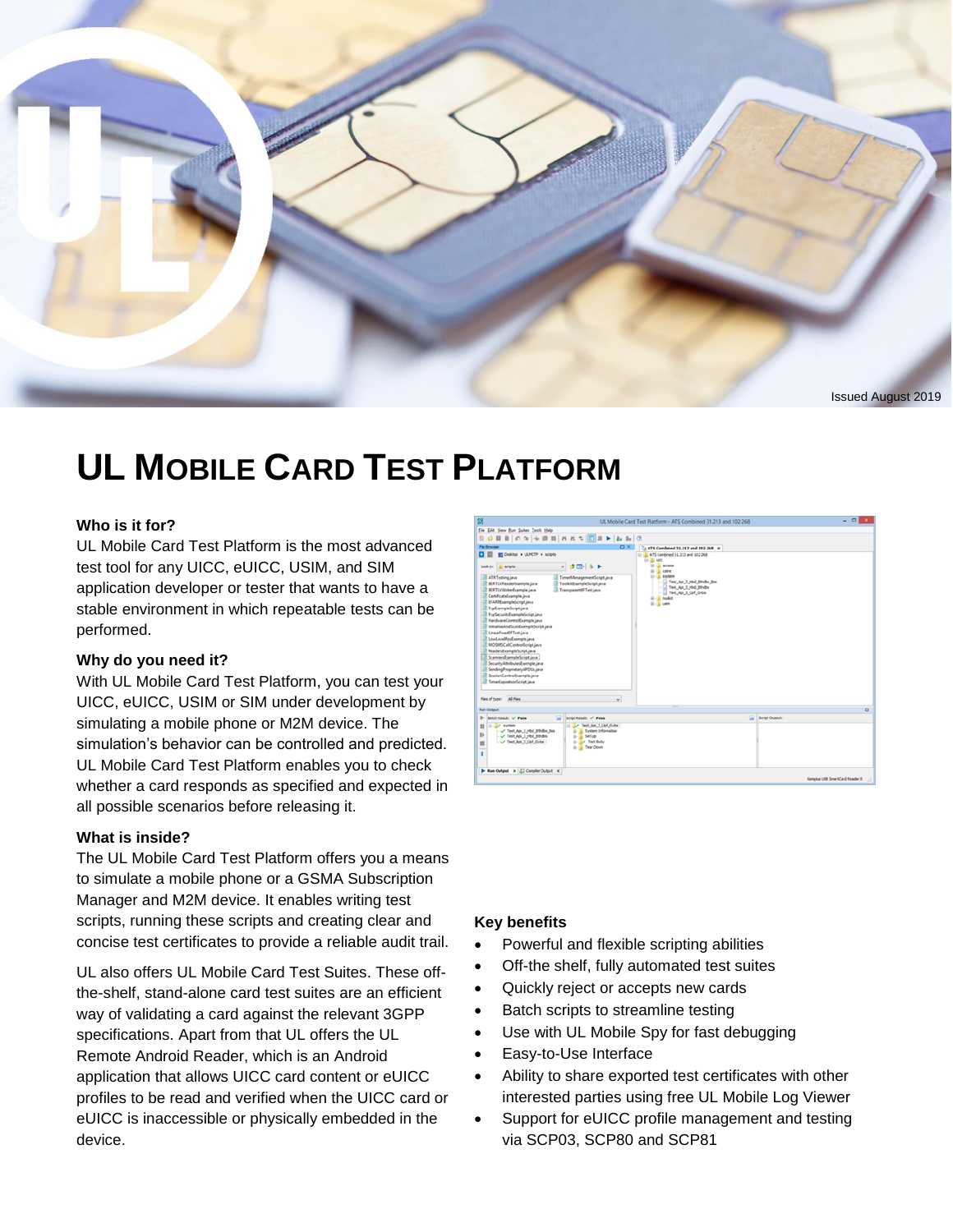# **UL MOBILE CARD TEST PLATFORM**

## **Specifications**

## **Supported features**

- User-friendly GUI to write, compile and run scripts
- Real time view of file system (Select, Read, Update)
- The file system or I/O stream (translated or untranslated)
- Easy-to-read certificates that can be saved and shared
- Convenient reports and details of the last run test
- To develop your own test scripts and test suites, UL Mobile Card Test Platform supports these Application Programming Interfaces (API):
	- 3G API
	- GSM API
	- SWP API
	- **GlobalPlatform API**

#### **APIs (application Programming Interface)**

- Comprehensive APIs written in JavaTM.
- Even suitable for those with limited scripting experience.
- Incorporates a simple Integrated Development Environment (IDE) that can be linked to your favored IDE.

## **JAVA Scripting API**

The scripting API includes methods for:

- All 3GPP TS 31.102 3GPP 31.111 and ETSI 102 221 commands
- All 3GPP TS 51.011, 3GPP TS 51.014 and ETSI 102 221 commands
- GlobalPlatform v2.2 including support for:
	- SCP02 and SCP03
		- AES and ECC authorization tokens
	- RSA variant 2 authorization tokens
	- DAP signatures
- Analyzing responses
- Verifying status words
- Recording test results
- Supports SWP/HCI

## **Hardware**

**Industry specifications supported** 

#### **ETSI TS**

- 102 221, "Smart Cards; UICC-Terminal Interface; Physical and Logical Characteristics"
- 102 223, "Smart Cards; Card Application Toolkit"

#### **ETSI TS for SWP**

- ETSI TS 102 613: "Smart Cards: UICC Contactless Front-end (CLF) Interface; Part 1: Physical and data link layer characteristics"
- ETSI TS 102 622: "Smart Cards; UICC Contactless Front-end (CLF) Interface; Host Controller Interface (HCI)"

## **3GPP TS for GSM**

- 51.011, "Specification of the Subscriber Identity Module - Mobile Equipment (SIM-ME) Interface"
- 51.014, "Specification of the SIM Application Toolkit for the Subscriber Identity Module - Mobile Equipment (SIM-ME) Interface"

## **3GPP TS for 3G**

- 31.101, "UICC-Terminal Inter-face; Physical and Logical Characteristics"
- 31.102, "Characteristics of the Universal Subscriber Identity Module (USIM) Application"

## **GlobalPlatform**

- GlobalPlatform Card Specification v2.2
- GlobalPlatform Card Specification v2.2 Amendment C "Contactless Services"
- GlobalPlatform Card Specification v2.2 Amendment D "Secure Channel Protocol 03"
- GlobalPlatform Card Specification v2.2 Amendment E "Security Upgrade for Card Content Management"

UL Mobile Card Test Platform runs in combination with different types of high-end hardware depending on your testing requirements – either PC/SC reader, Micropross MP65 or Micropross TC3.